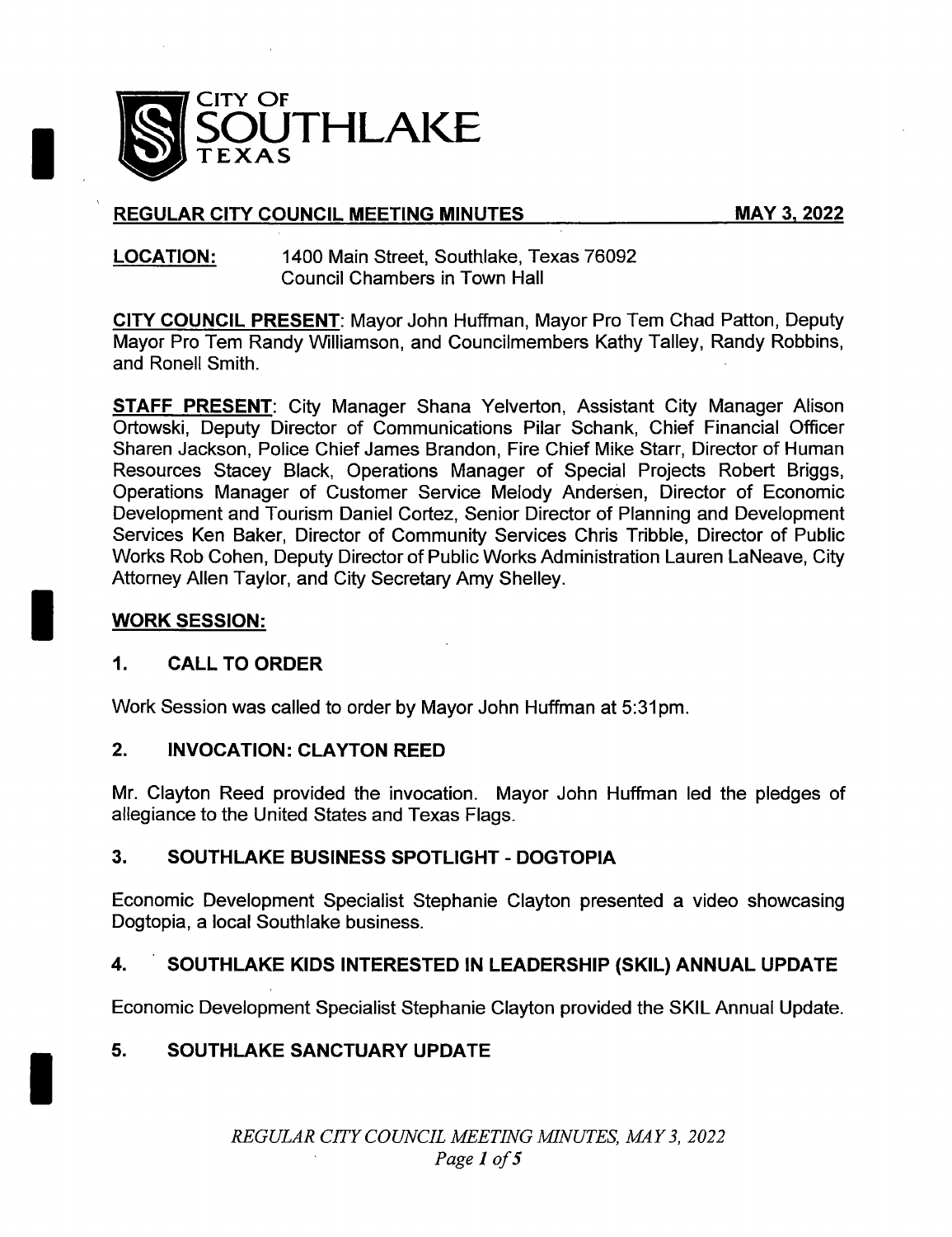Operations Manager of Special Projects Robert Briggs provided an update on the Southlake Sanctuary.

### 6. DISCUSS ALL ITEMS ON TONIGHT'S AGENDA. NO ACTION WILL BE TAKEN AND EACH ITEM WILL BE CONSIDERED DURING THE REGULAR SESSION.

Mayor Huffman reviewed the items on the consent agenda.

# REGULAR SESSION: Immediately following the work session

### 1. CALL TO ORDER

Regular Session was called to order by Mayor Huffman at 6:06pm.

### 2A. EXECUTIVE SESSION

Mayor Huffman announced the City Council would go into Executive Session pursuant to the Open Meetings Act, Chapter 551, Texas Government Code, Section 551. 071 consultation with city attorney. City Council adjourned for Executive Session at 6:06pm. Executive Session began at 6:21pm and concluded at 7:05pm.

### 2B. RECONVENE

Mayor Huffman reconvened the meeting at 7:07pm.

### 3. REPORTS:

### 3A. MAYOR'S REPORT

3B. CITY MANAGER'S REPORT

### 3B1. BUILDING SAFETY MONTH

City Manager Shana Yelverton introduced Senior Director of Planning and Development Services Ken Baker who provided an overview of Building Safety Month.

### 3B2. INTERNATIONAL FIREFIGHERS' DAY— MAY 4, 2022

City Manager Shana Yelverton introduced Fire Chief Mike Starr who provided an overview of International Firefighter's Day, observed on May 4.

CONSENT AGENDA: All items listed below are considered to be routine by the City Council and will be enacted with one motion. There will be no separate discussion of items unless a Councilmember or citizen so requests, in which event the item will be removed from the general order of business and considered in its normal sequence.

# 4. CONSENT: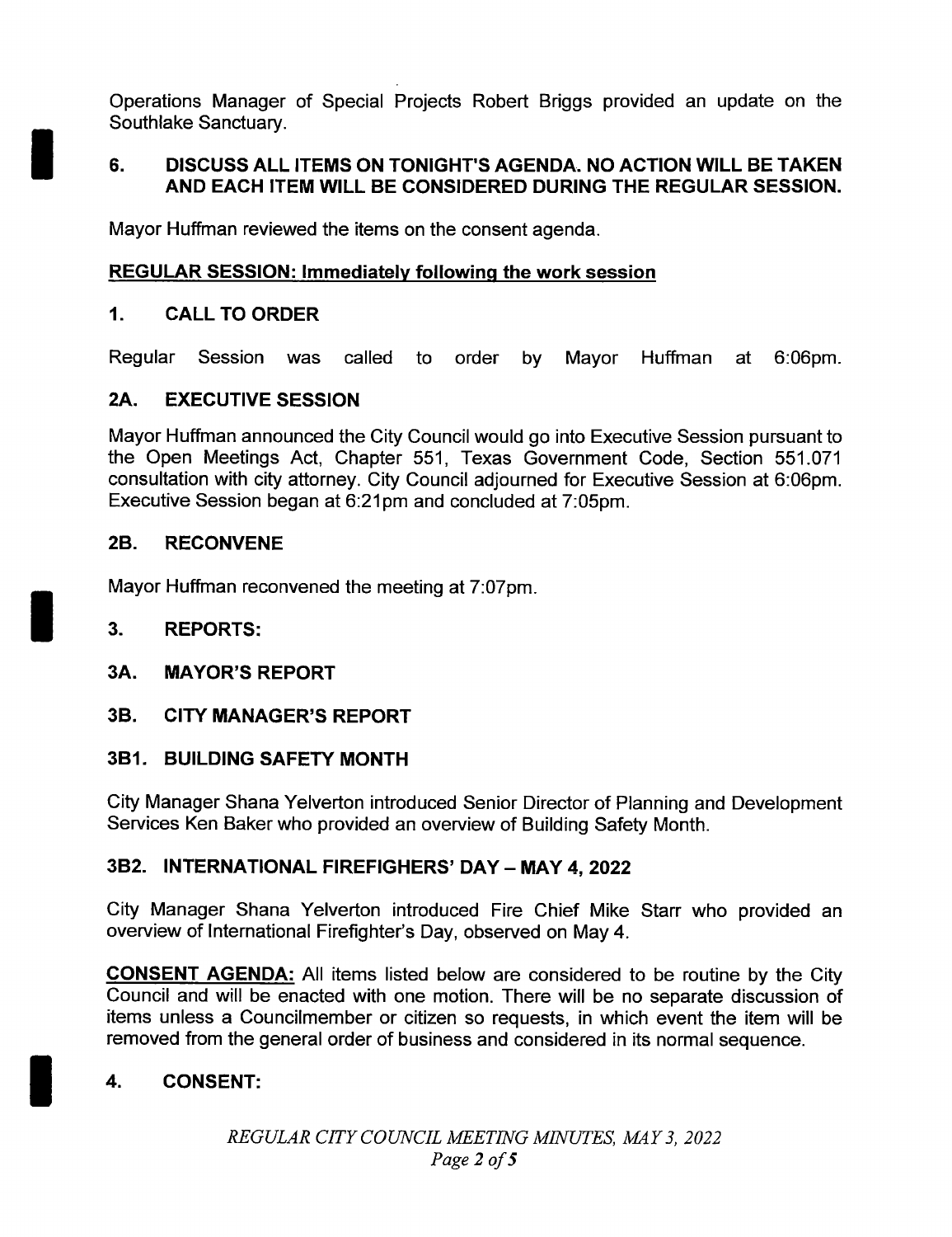- 4A. APPROVE MINUTES FROM THE APRIL 19, 2022, REGULAR CITY COUNCIL MEETING.
- 4B. CANCEL THE JULY 5 AND 19, 2022 CITY COUNCIL MEETINGS
- 4C. AWARD THE CONTRACT FOR CONSTRUCTION OF THE CREEKSIDE DRIVE ROADWAY AND DRAINAGE IMPROVEMENTS PROJECT TO XIT PAVING AND CONSTRUCTION, INC. IN AN AMOUNT NOT TO EXCEED \$1,200,000.
- 4D. ZA22-0013, PLAT REVISION, LOT 1R, BLOCK 1 SOLANA ADDITION, BEING A REVISION OF LOT 1, BLOCK <sup>1</sup> SOLANA ADDITION, AND ADDITION TO THE CITY OF SOUTHLAKE, TARRANT COUNTY, TEXAS AND INCLUDING PROPERTY DESCRIBED AS TRACTS 1C1A, 1C1B, 1C2 AND 1F, JAMES B. MARTIN SURVEY, ABSTRACT NO. 1134, CITY OF SOUTHLAKE, TARRANT COUNTY, TEXAS, BEING APPROXIMATELY 49. 15 ACRES LOCATED AT 500 W DOVE RD. AND 747 W. S.H. 114, SOUTHLAKE, TEXAS. SPIN NEIGHBORHOOD #1.
- 4E. APPROVE ZA22- 0014, PRELIMINARY PLAT, MUSTANG BUSINESS PARK, ON PROPERTY DESCRIBED AS TRACT 1B3, HARRISON DECKER SURVEY, ABSTRACT NO. 438, CITY OF SOUTHLAKE, TARRANT COUNTY, TEXAS, BEING APPROXIMATELY 26.24 ACRES LOCATED AT 1800 S.H. 26, SOUTHLAKE, TEXAS, CURRENT ZONING: "I-1" LIGHT INDUSTRIAL DISTRICT. SPIN NEIGHBORHOOD #8.
- 4F. ORDINANCE NO. 480-792, (ZA22-0011), 1<sup>ST</sup> READING, ZONING CHANGE AND CONCEPT PLAN FOR RAINEY COURT, BEING TRACT 15, R. D. PRICE SURVEY, ABSTRACT NO. 992A, LOCATED AT 4078 N. WHITE CHAPEL BLVD., SOUTHLAKE, DENTON COUNTY, TEXAS. CURRENT ZONING: " AG" AGRICULTURAL DISTRICT. PROPOSED ZONING: " SF- 1A" SINGLE FAMILY DISTRICT. SPIN NEIGHBORHOOD.
- 4G. APPROVAL TO EXCUSE THE ABSENCES OF COMMISSIONER SCOTT DYCHE FROM THE APRIL 7 AND APRIL 21, 2022, REGULAR PLANNING AND ZONING COMMISSION AND SIGN BOARD MEETINGS.

### APPROVED

Motion was made to approve the Consent Agenda Items 4A-4G, as written, including moving Items 9A and 9B from the Regular Agenda to the Consent Agenda.

| Motion:   | Patton                                                           |
|-----------|------------------------------------------------------------------|
| Second:   | Williamson                                                       |
| Ayes:     | Talley, Robbins, Patton, Huffman, Smith, Torres-Lepp, Williamson |
| Nays:     | <b>None</b>                                                      |
| Approved: | 7-0                                                              |

REGULAR CTTY COUNCIL MEETING MINUTES, MAY 3, 2022 Page 3 of 5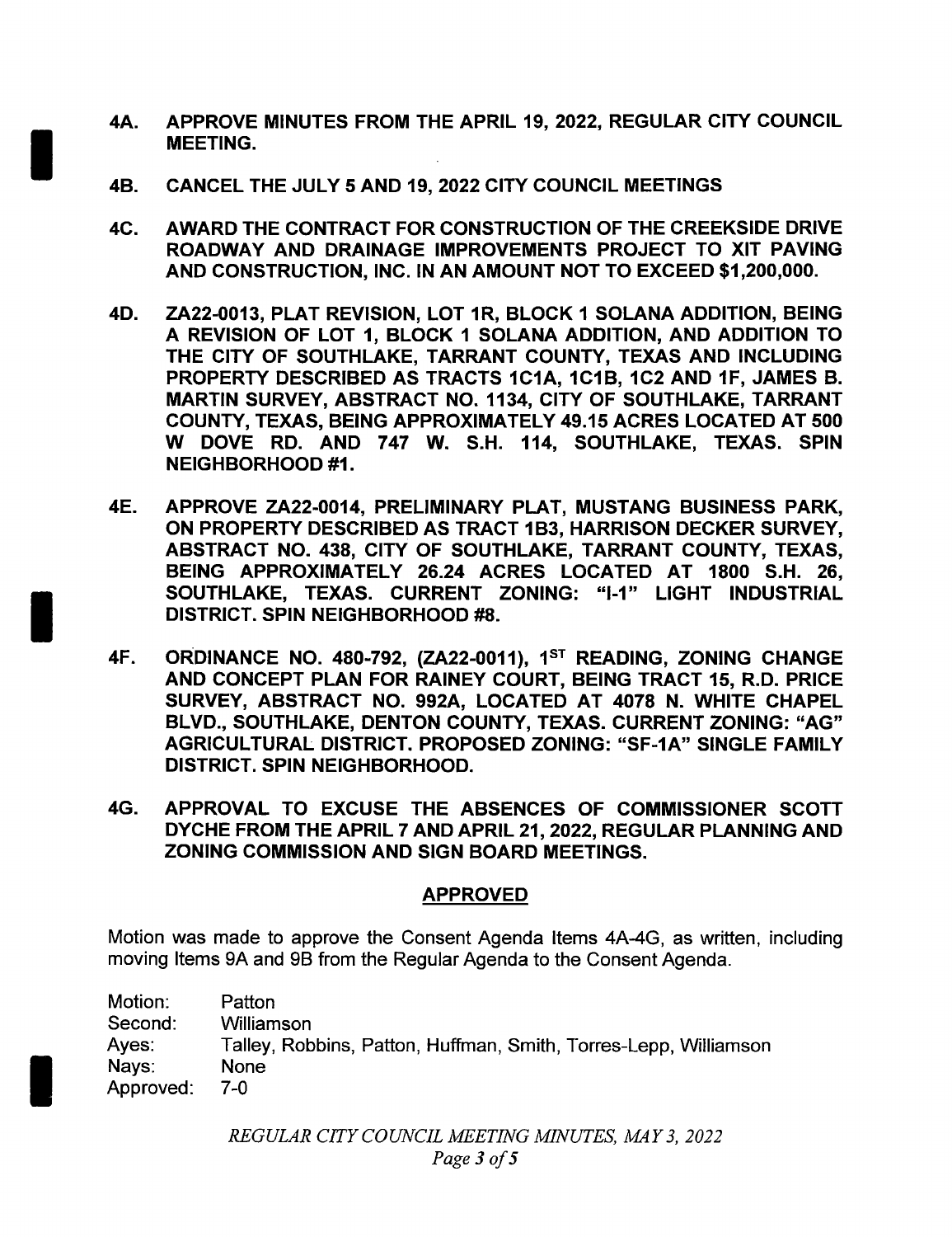### REGULAR AGENDA:

#### 5. PUBLIC FORUM

Mayor Huffman opened the public forum at 7:21pm.

There being no one wishing to speak, Mayor Huffman closed the public forum at 7:21pm.

#### 6. ORDINANCES, SECOND READINGS, PUBLIC HEARINGS, AND RELATED ITEMS:

6A. RESOLUTION NO. 22-011, (ZA22-0012), SPECIFIC USE PERMIT FOR ARLINGTON CHINESE CHURCH ON PROPERTY BEING DESCRIBED AS LOT 5R2, THOMAS EASTER NO. 474 ADDITION, CITY OF SOUTHLAKE, TARRANT COUNTY, TEXAS, AND LOCATED AT 2801 E. SOUTHLAKE BLVD., SUITE 180, SOUTHLAKE, TEXAS. SPIN NEIGHBORHOOD #8. PUBLIC HEARING

### APPROVED

Senior Director of Planning and Development Services Ken Baker presented Item 6A and answered questions from Council.

Mayor Huffman opened the public hearing at 7:27pm.

There being no one wishing to speak, Mayor Huffman closed the public hearing at 7:27pm.

Motion was made to approve Item 6A, Resolution No. 22-011, (ZA22-0012), Specific Use Permit for Arlington Chinese Church on property being described as Lot 5R2, Thomas Easter No. 474 Addition, City of Southlake, Tarrant County, Texas, and located at 2801 E. Southlake Blvd., Suite 180, Southlake, Texas. SPIN Neighborhood #8, subject to Staff Report dated April 26, 2022, and noting the following:

Approve the specific use permit as requested but co-terminus with the lease on the building. Also noting that the distance requirements for the City Ordinance relative to not permitting alcohol sales within 300 feet of the church, private school, or public school do not apply in this instance.

| Motion:   | Patton                                                           |
|-----------|------------------------------------------------------------------|
| Second:   | Williamson                                                       |
| Ayes:     | Talley, Robbins, Patton, Huffman, Smith, Torres-Lepp, Williamson |
| Nays:     | <b>None</b>                                                      |
| Approved: | 7-0                                                              |

In accordance with Section 4.21 of the City Charter, the caption for this item is listed as follows:

RESOLUTION NO. 22-011

REGULAR CITY COUNCIL MEETING MINUTES, MAY 3, 2022 Page 4 of 5